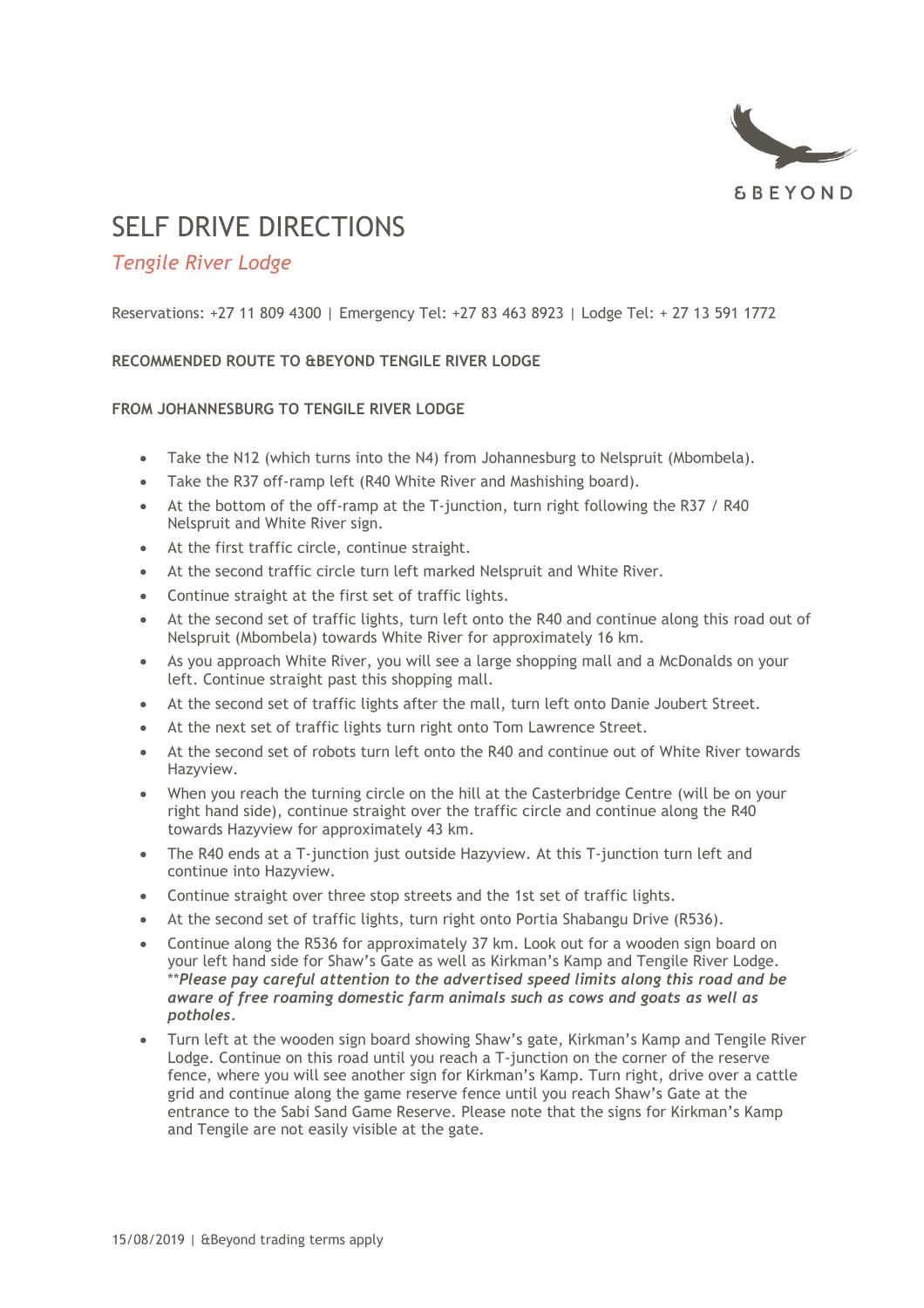- You will need to pay an entrance fee at Shaw's Gate. This fee is calculated per vehicle and per person and is subject to change. The exact fee can be confirmed at the time of reservation.
- Once inside the Sabi Sand Game Reserve, continue straight from the gate towards Lion Sands. Remain on this road until you have passed the Lion Sands turn off, pass Sabi Sabi Bush Lodge and Selati Lodge. You will eventually arrive at a big intersection, where you will see a sign for Kirkman's Kamp, Tengile River Lodge and Toulon House. After this intersection the road will split.
- Keep right and follow the sign for Kirkman's Kamp and Tengile River Lodge. Stay on this road until you see a sign for Tengile River Lodge. If you are staying at Tengile you will need to turn left at this sign and continue following the signs to the camp. Kirkman's Kamp guests must continue straight at this point and turn left at the Kirkman's Kamp sign up ahead. Follow this road until the reach the lodge.

### **FROM KRUGER MPUMALANGA INTERNATIONAL AIRPORT TO TENGILE RIVER LODGE**

- Exit the Kruger Mpumalanga International Airport and turn right on the R538. Continue for 3km and turn left towards the R40 to White River.
- After 8.6km turn right onto the R40 to White River.
- As you approach White River, you will see a large shopping mall and a McDonalds on your left. Continue straight past this shopping mall.
- At the second set of traffic lights after the mall, turn left onto Danie Joubert Street.
- At the next set of traffic lights turn right onto Tom Lawrence Street.
- At the second set of robots turn left onto the R40 and continue out of White River towards Hazyview.
- When you reach the turning circle on the hill at the Casterbridge Centre (will be on your right hand side), continue straight over the traffic circle and continue along the R40 towards Hazyview for approximately 43 km.
- The R40 ends at a T-junction just outside Hazyview. At this T-junction turn left and continue into Hazyview.
- Continue straight over three stop streets and the 1st set of traffic lights.
- At the second set of traffic lights, turn right onto Portia Shabangu Drive (R536).
- Continue along the R536 for approximately 37 km. Look out for a wooden sign board on your left hand side for Shaw's Gate as well as Kirkman's Kamp and Tengile River Lodge. \*\**Please pay careful attention to the advertised speed limits along this road and be aware of free roaming domestic farm animals such as cows and goats as well as potholes.*
- Turn left at the wooden sign board showing Shaw's gate, Kirkman's Kamp and Tengile River Lodge. Continue on this road until you reach a T-junction on the corner of the reserve fence, where you will see another sign for Kirkman's Kamp. Turn right, drive over a cattle grid and continue along the game reserve fence until you reach Shaw's Gate at the entrance to the Sabi Sand Game Reserve. Please note that the signs for Kirkman's Kamp and Tengile are not easily visible at the gate.
- You will need to pay an entrance fee at Shaw's Gate. This fee is calculated per vehicle and per person and is subject to change. The exact fee can be confirmed at the time of reservation.
- Once inside the Sabi Sand Game Reserve, continue straight from the gate towards Lion Sands. Remain on this road until you have passed the Lion Sands turn off, pass Sabi Sabi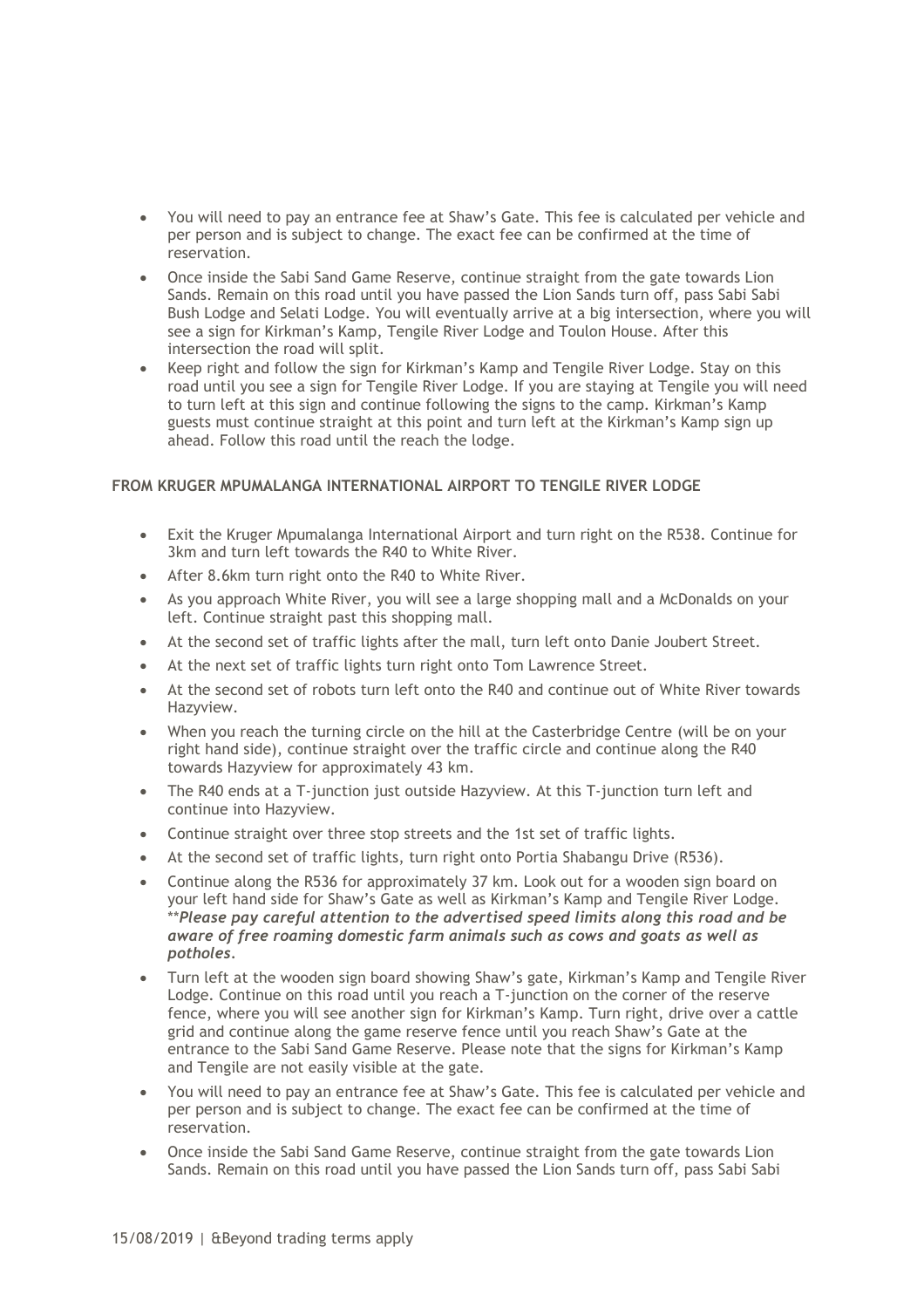Bush Lodge and Selati Lodge. You will eventually arrive at a big intersection, where you will see a sign for Kirkman's Kamp, Tengile River Lodge and Toulon House. After this intersection the road will split.

• Keep right and follow the sign for Kirkman's Kamp and Tengile River Lodge. Stay on this road until you see a sign for Tengile River Lodge. If you are staying at Tengile you will need to turn left at this sign and continue following the signs to the camp. Kirkman's Kamp guests must continue straight at this point and turn left at the Kirkman's Kamp sign up ahead. Follow this road until the reach the lodge.

#### **DISTANCE CHART**

- Johannesburg / Tengile River Lodge 500 km 5 to 6 hours
- Hazyview / Tengile River Lodge 50 km 1 hour
- Nelspruit (Mbombela) / Tengile River Lodge 150 km 1 hour and 45 minutes

#### **PLEASE NOTE:**

If using a GPS navigator, please do not follow the route through the Kruger National Park, as you will need to pay the Kruger National Park day fee in addition to the Shaw's Gate entrance fee. There is no access to the Sabi Sand Game Reserve from inside the Kruger National Park.

The GPS co-ordinates for &Beyond Tengile River Lodge are S 24°56'56", E 31°33'21".

We only recommend the use of a GPS when travelling on South Africa's main roads. GPS maps do not generally feature most dirt roads and thus we advise that you please take care to follow the travel directions provided at all times during your journey to our lodges.

As you approach the lodge, please be aware that you are in a wilderness area where predators and high-profile game roam freely. Do not leave your car for any reason. Please adhere to the speed limits within the reserve at all times.

**As you will be entering reserves with wild animals, and driving over gravel roads, &Beyond recommends you take appropriate insurance cover and consider excess-waiver cover.**

Should you require assistance, please call the lodge on 013 735 2300.